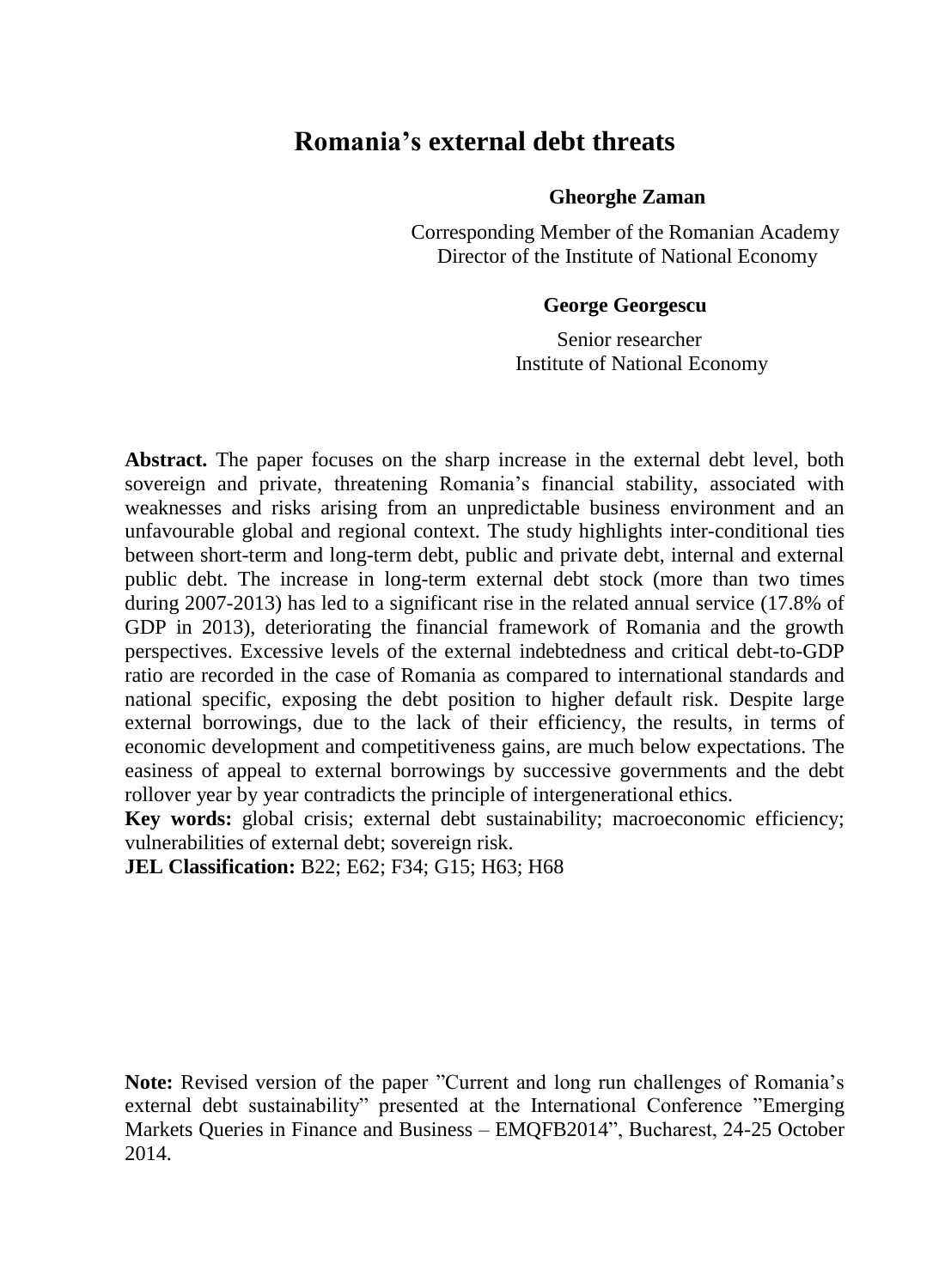# **1. Introduction**

The study of the external debt level and sustainability has become crucial under the circumstances of the ongoing global crisis, which has affected the sovereign risk at international and European level.

If in the past, approaching this issue was specific to developing countries, the international financial crisis triggered a shock on public indebtedness level in advanced countries, deteriorating their financial strength, sometimes beyond their repayment capacity.

The internal and external financial framework of Romania became increasingly imbalanced in recent years by budget and current account deficits accumulation, covered by sovereign and private borrowing, including post-crisis financial assistance from the IMF and EU, which has led to an accelerated growth of domestic and external indebtedness.

In the case of Romania the external debtor position is more risky, showing a major dependence on external financing, including for the debt service payments, and putting under continuous pressures the budget deficit, the fiscal regime, the foreign currency market and the exchange rate of the national currency.

It is obvious that loans, both sovereign and of the private sector should be oriented to meet financing needs, particularly in activities of vital importance for the national economy (mostly in primary and secondary sectors) and less in tertiary sector, frequently dominated by pseudo-tertiarization or speculative tendencies.

We think that foreign borrowings should necessarily be founded in a comprehensive and sustainable manner, especially in terms of economic and social efficiency, technological advance and sustainable development on different time horizons, so that, on this basis, the future funding sources for debt repayments to be achieved and strengthened.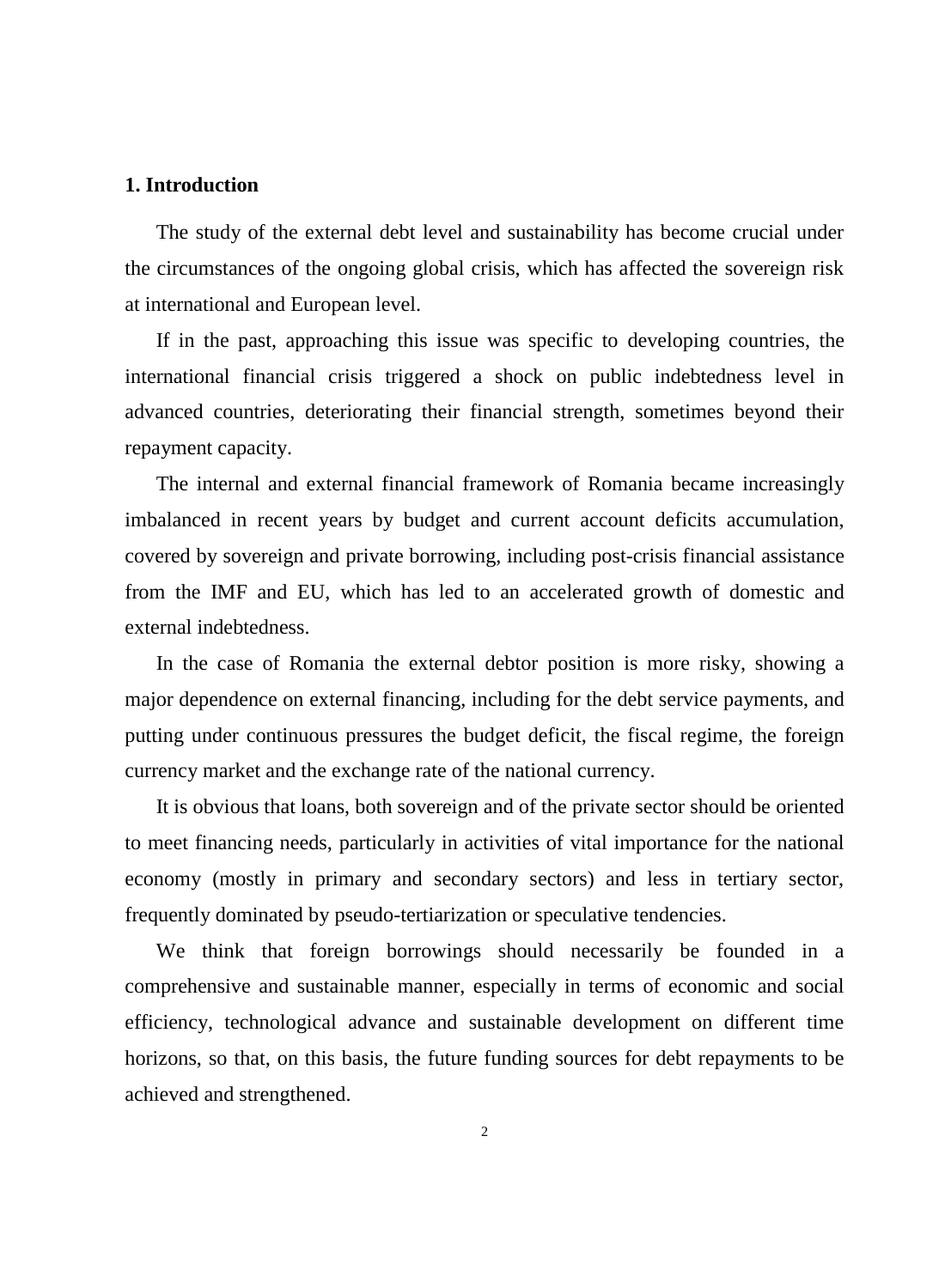The current level of Romania's external indebtedness is affecting the investment capacity, implicitly the sustainable economic growth, and the chronic trade balance deficit deprives the national economy of foreign currency, partially diverted for due debt repayments.

The high degree of external debt, public and private, increasing vulnerabilities associated with an unpredictable domestic business environment, dominated by foreign capital and a high level of taxation, presumably to become even more constrictive, are likely to lead to the deterioration of debt sustainability, hindering the Romanian economy attractiveness for foreign investments, both on short and long term.

# **2. The issue of external debt sustainability in international and European debates**

Under the circumstances of persistent uncertainty regarding the global economic trends and the volatility on financial markets, the approach of external debt issues is constantly changing, including due to increasing global markets interconnectedness and contagion effects risks, its analyse proving to be crucial for restoring the international financial balances.

Globally, having in view that high debt levels threatens the growth prospects, under the debt sustainability analysis (DSA) approach, the international financial institutions, mainly the IMF (2012, 2014a), are considering an unified framework for limits (ceilings) setting up regarding the sovereign debt (domestic and external, public and publicly guaranteed) for all countries, including for advanced market economy countries (IMF, 2013a, b).

According to the new approach of sovereign risk, the assessment of public debt sustainability have to pay more attention to the national particular issues i.e. the ability to generate primary surpluses of the budgetary balance, the capacity of compliance with the debt service, the prospects for the economic growth and for the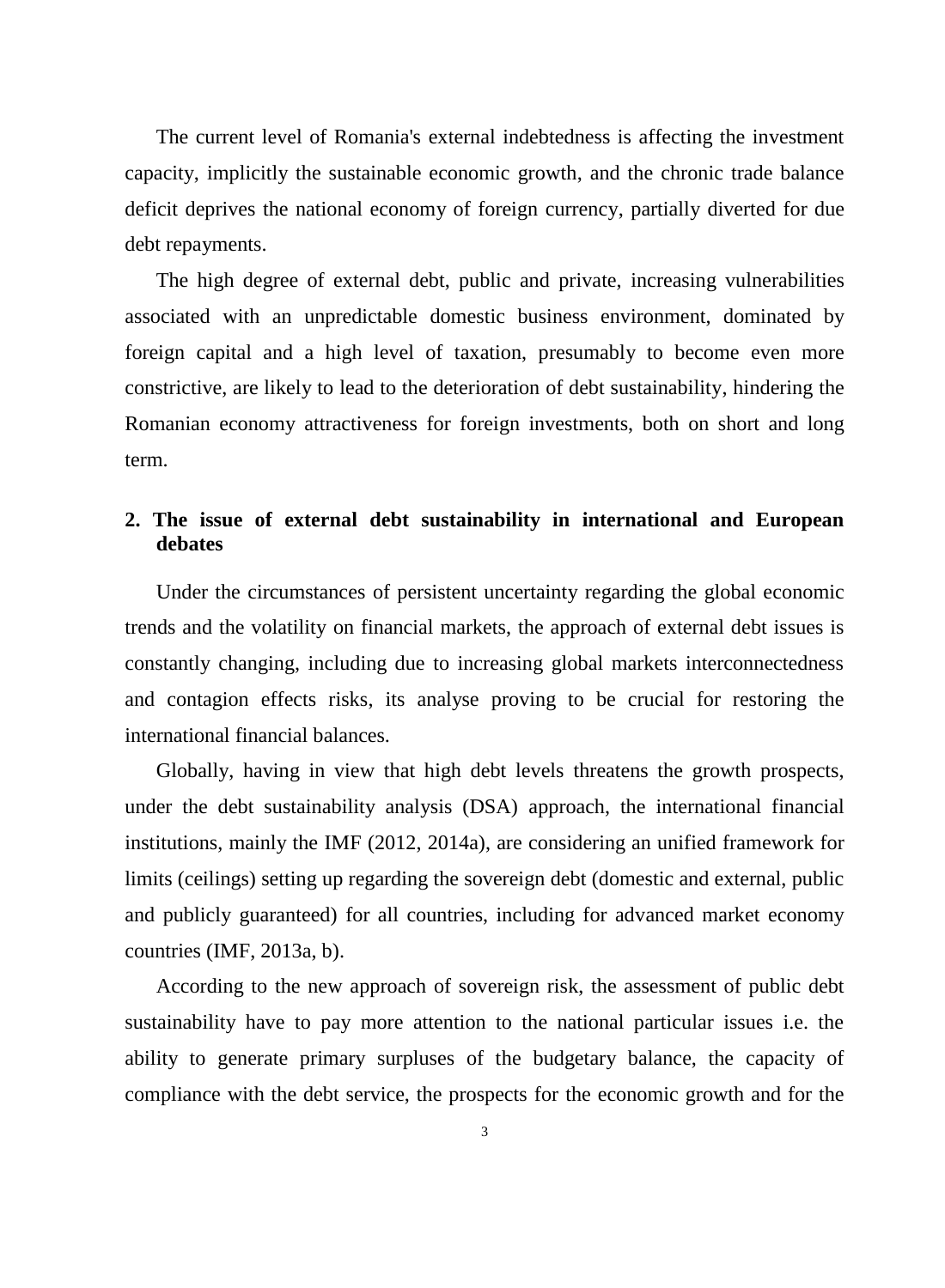taxation level, the costs of deficit financing on international capital markets, the health of the banking system, the vulnerability to external shocks.

At European level, due to the banking system bailouts financed by public funds in 2009-2010 and to the global crisis persistence which has widened the budgetary imbalances, the EU countries have adopted austerity programs imposing severe fiscal constraints, generating tensions, both economic and social, hindering the post-crisis economic recovery and thus affecting their debt repayment capacity, despite this, some of them entering default, as happened in the case of Greece.

Stressing the importance of real GDP growth, borrowing costs, non-standard revenues and expenditures (bank bailouts and privatization) and primary balance, Darvas et al. (2014), by simulating the public debt-to-GDP ratios up to 2030 for several highly indebted European countries and taking into account the major risks of the resulted debt trajectory, have advised a new financial assistance program for Greece, which remained vulnerable to external shocks. Indeed, at the end of October 2014, the European Commission and the IMF have discussed about concluding a precautionary agreement for another financial assistance package for Greece, taking into account the predictable effects of fiscal and pension reforms (IMF, 2014b).

The world experience has shown that there is not a unique level at which the public debt prove to be unsustainable and also, in the economic literature, there is no consensus regarding a sustainability benchmark for a certain debt-to-GDP ratio (Reinhart and Rogoff, 2009, Austin and Levit, 2008, Albu, 2008).

Some authors (Cecchetti et al., 2011) using a database for 18 OECD member countries tried to assess the benchmarks at which debt positive effects turns into negative ones, concluding that when the public debt is in the range of 85%, a further increase is leading to significant reduction of trend growth.

Measuring the debt sustainability as difference between the debt stabilizing primary balance and the primary balance, Belhocine and Dell'Erba (2013), using a standard regression model applied to a panel of 26 emerging market economies found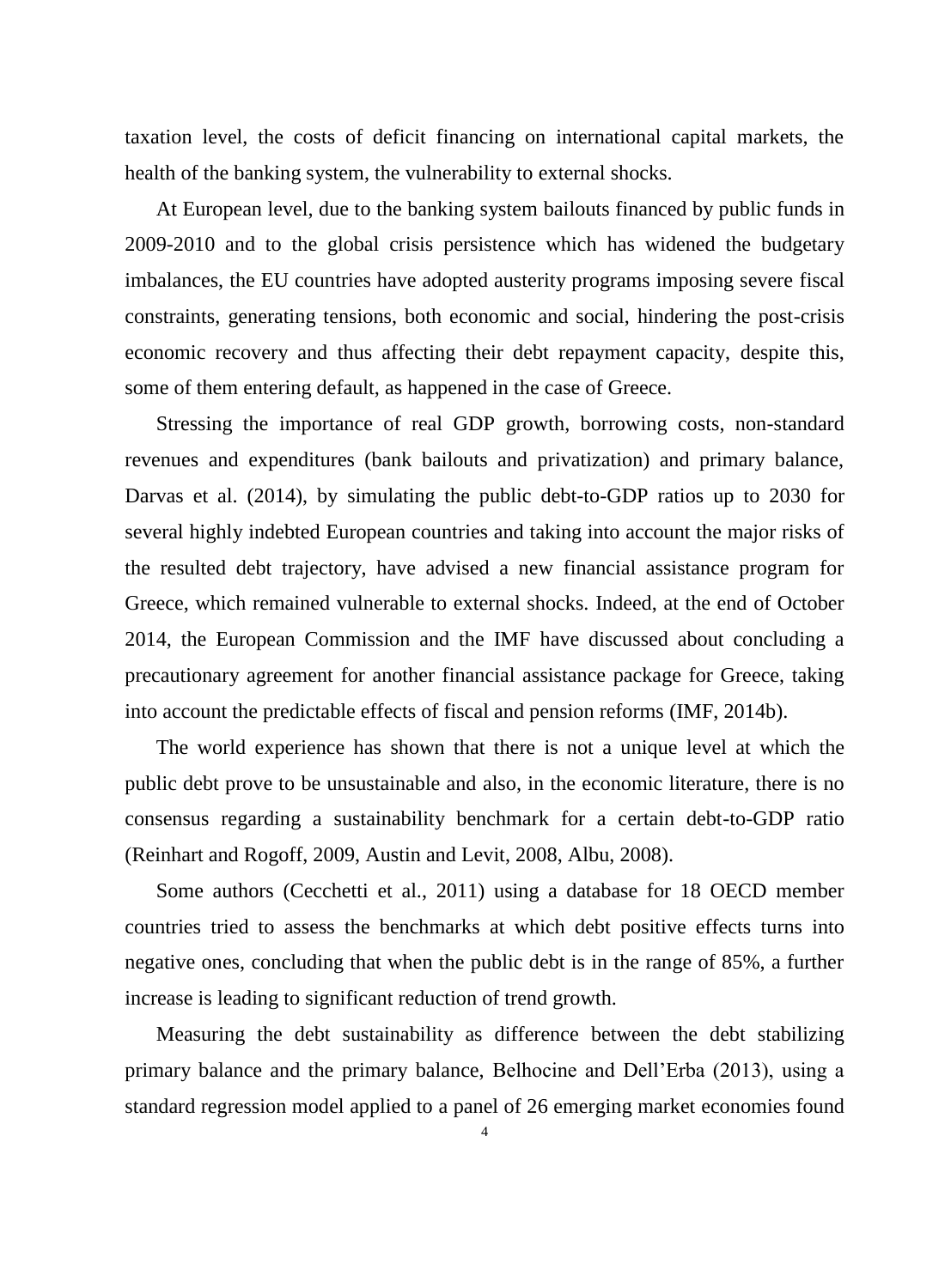that a level above 45% of public debt-to-DGP ratio could doubling the bond spreads on international capital markets, which mean a sharp increase in borrowing costs.

The approach of debt sustainability should not be limited to the public debt. As concerns the private external debt, it is recognized that balance of payments crisis can also arise from the increase of corporate, households and banking debt, with increased contagion risks on public debt (Austin, 2008).

A study of European Central Bank on corporate indebtedness (ECB, 2012) showed also that a substantial level of non-financial corporation debt remain a source of vulnerability, particularly to the risks associated with increased costs of debt financing.

Along with the public debt limiting issue at national level, the international debate around debt sustainability should include, as a priority, finding a large consensus regarding the status of sovereign debt, in order to avoid payments default cases at the state level or to take internationally accepted legal actions for addressing situations like sovereign insolvency.

The debate should start with clearly (re)defining basic concepts regarding the matter of sovereign debt as jurisdiction, accountability, enforceability, warning levels and ceilings, government bonds issues under national/foreign laws, budget deficit and primary balance, sovereign credit rating, sovereign default, contagion effects etc. and the related procedures/methodologies for enforcement/assessment.

Following the recent case of Argentina, downgraded to default by the rating agencies despite having the capacity to meet its payment obligations and contrary to repayments agreements with creditors from other countries, including members of Paris Club, highlighted a paradox: due to different clauses and treatment of sovereign debt and government bonds issues at international level, it may happen that foreign judicial systems decide upon the debt repayment (or restructuring) terms against a certain state.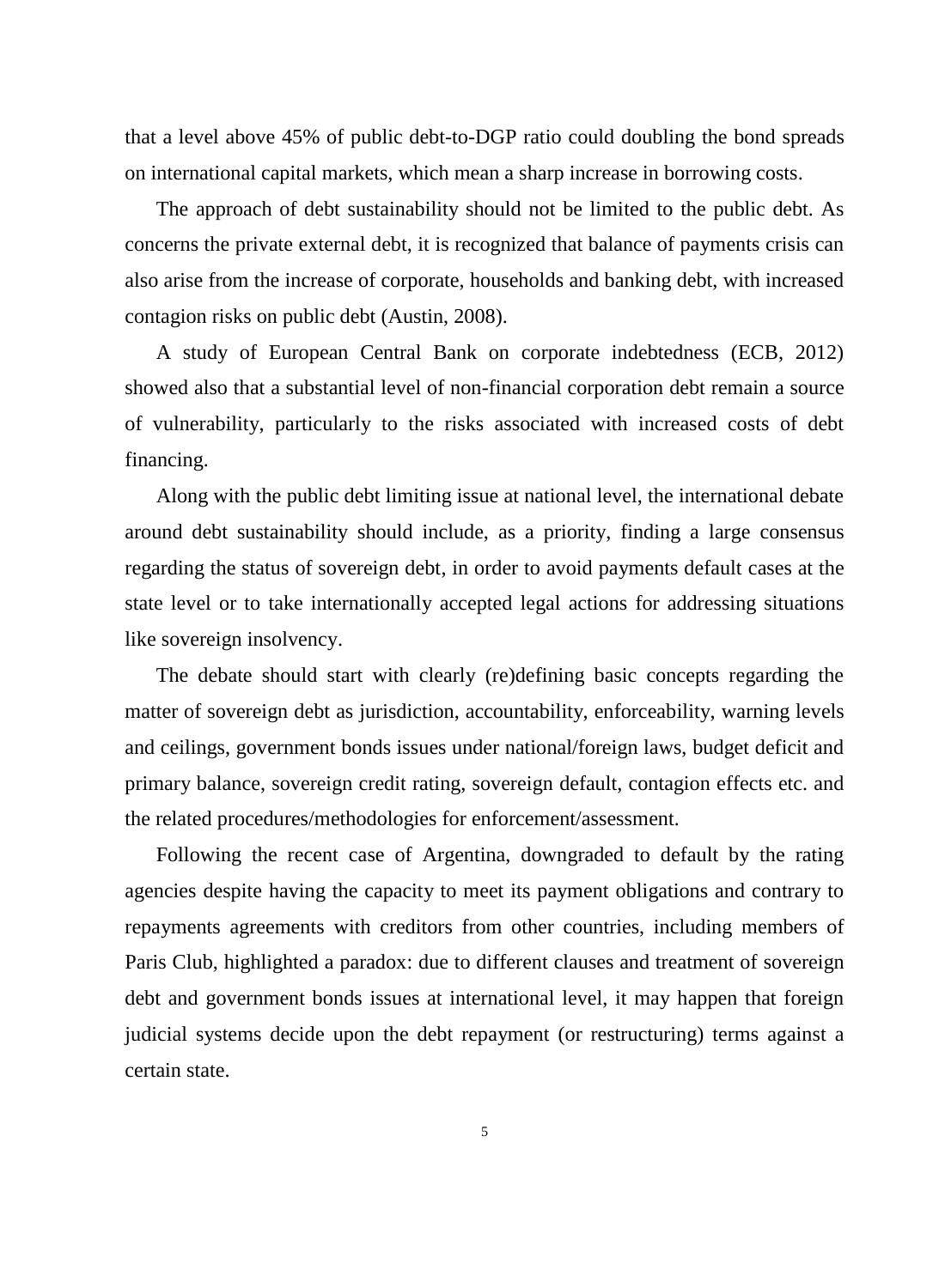The recent resolution of UN General Assembly on sovereign debt restructuring towards the establishment of a multilateral legal framework, introduced by the Group of 77 developing countries and China, at the initiative of Argentina, has been approved with more than two-thirds majority, emphasizing the importance of the question, including for maintenance of the international economic security and revealing its global dimension.

In our opinion, the major lesson to be learned after the crisis of 2008-2009 and the recent experience of Argentina is that each nation must ensure, in its own way, the strength of the internal and external financial framework, a strong competitive economy, a performing management of the public sector, with a functional market economy and a transparent and efficient business environment.

# **3. The deterioration of Romania's external debt position over the period 2007-2013**

The situation of Romania's external indebtedness witnessed a significant deterioration during the post accession period, endangering the financial stability of the country. The total external debt of Romania recorded a sharp increase, from 58.6 billion EUR in 2007 to 96.1 billion EUR in 2013, in the last year slightly down compared to the previous year (Table 1).

By maturity, while the short-term external debt ranged around EUR 22 billion during the considered period, the long-term external debt recorded a continuous growth, doubling from EUR 38.5 billion in 2007 to 76.8 billion EUR in 2013.

The breakdown by sectors shows differences between the much more accelerated growth of the public debt (including publicly-guaranteed debt and IMF loans), i.e. around 3.5 times during 2007-2013, compared to around 1.5 times increase in the private debt.

It is worth mentioning that the sharp increase in the external public debt has been driven, under the circumstances of dramatic effects on the Romanian economy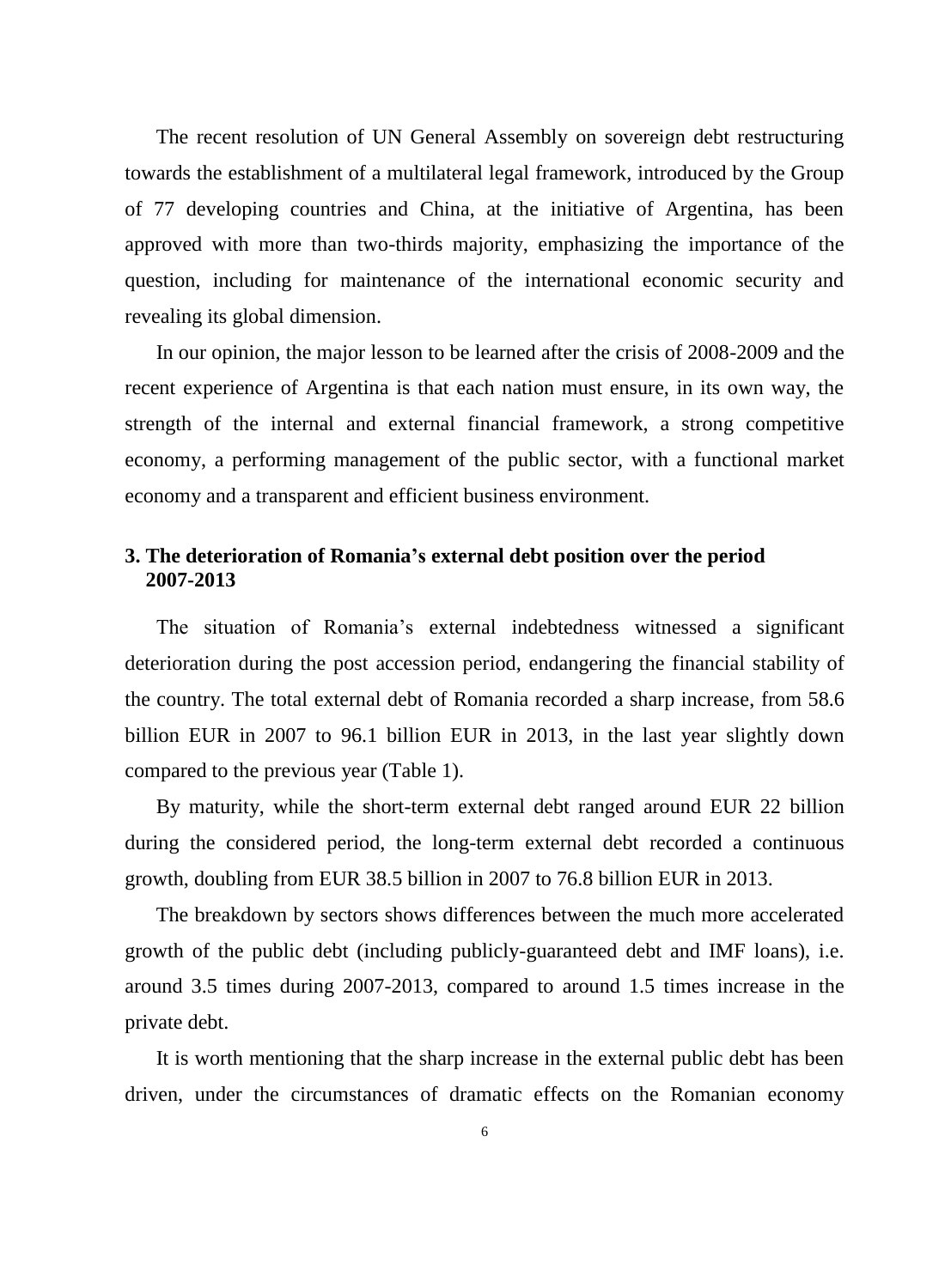incurred from the global crisis, by the emergency financial assistance from the IMF and EU, granted, given the context of major risks concerning the balance of external payments occurred in the spring of 2009, amounting to EUR 20 billion.

#### **Table 1**

**Total external debt breakdown by maturity and sectors**

- EUR million -

| <b>Total external debt</b>             | 2007   | 2008   | 2009   | 2010   | 2011   | 2012   | 2013   |
|----------------------------------------|--------|--------|--------|--------|--------|--------|--------|
| I. Long-term<br>external debt          | 38,526 | 51,762 | 65,616 | 72,909 | 75,929 | 78,760 | 76,894 |
| <b>I.1. Public external</b><br>debt*   | 10,197 | 10,749 | 19,057 | 26,948 | 31,312 | 33,833 | 34,284 |
| <b>I.2. Private</b><br>external debt** | 28,329 | 41,013 | 46,559 | 45,961 | 44,617 | 44,927 | 42,610 |
| II. Short-term<br>external debt        | 20,103 | 20,592 | 15,589 | 19,549 | 22,795 | 20,921 | 19,166 |
| Total external debt<br>$(I+II)$        | 58,629 | 72,354 | 81,205 | 92,458 | 98,724 | 99,681 | 96,060 |

\* including publicly-guaranteed debt and loans from IMF

\*\* including deposits of non-residents

**Source:** National Bank of Romania, Interactive database. For I.1. and I.2., own calculations based on NBR data.

Other pressures on the public debt situation, mainly in foreign currency, through the issuance of government bonds on international financial markets in order to meet the country financial obligations (debt servicing and fiscal deficit financing) were added later.

Examining the gross external debt breakdown by debtor type (Table 2), it can be seen a total reversal in positions. The Romanian authorities (Government and Monetary Authority), starting from a minor position in 2007 (16.7% of total external debt), became the main debtor in 2013, holding more than 35% of total external debt. While the share of non-financial sector, including inter-company direct investments did not recorded significant changes, the banking sector, dominated by foreign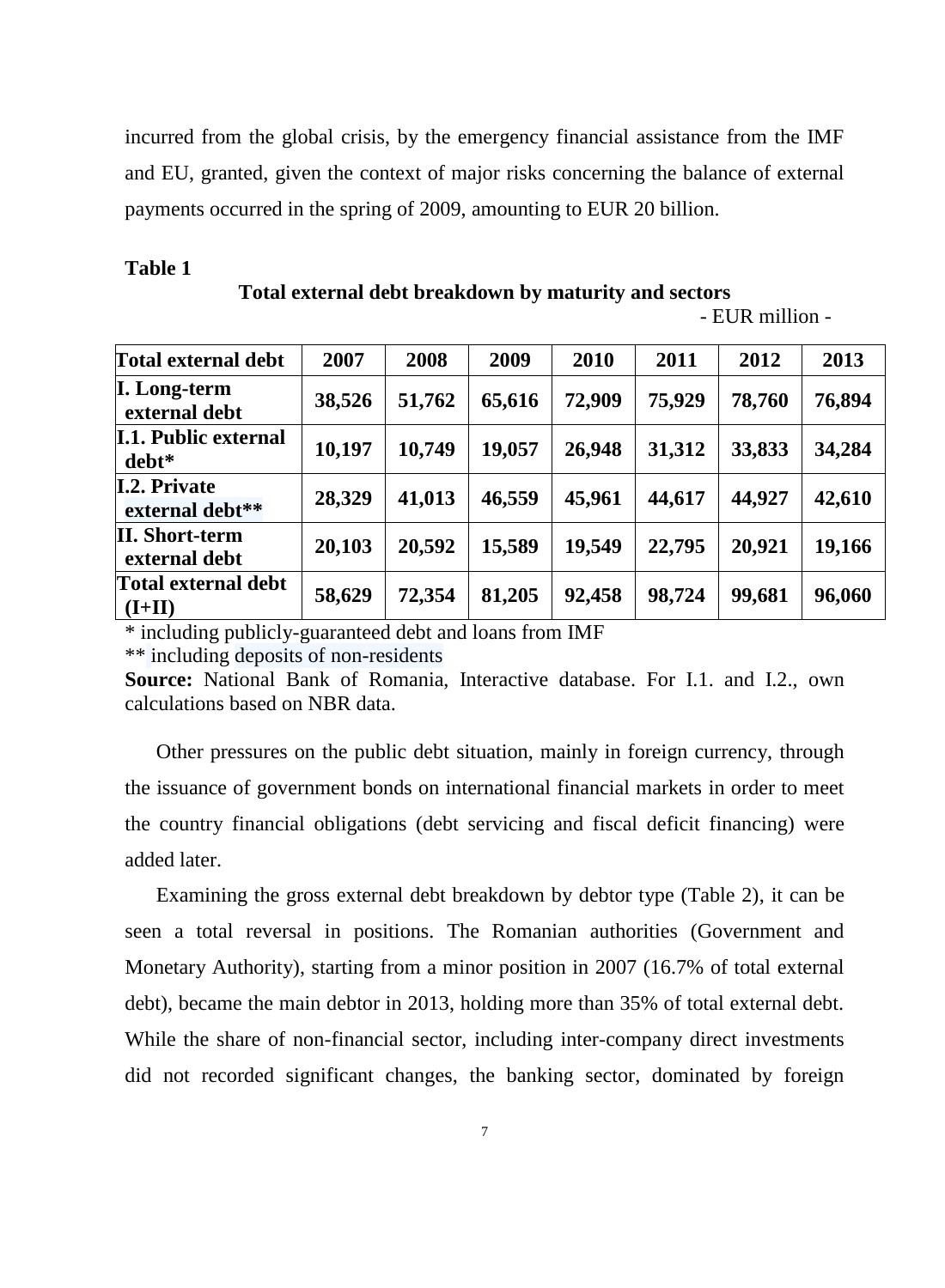capital, even if more involved in government bonds purchasing, suffered the severe contraction of lending and of the withdrawal of credit lines from the part of parent banks, going down from the position of main debtor in 2007 (33.2% of total external debt) into the smallest one in 2013, holding only 18.2% of total external debt.

# **Table 2**

| <b>Total</b><br>external<br>Year<br>debt<br>(EUR million) |            | out of which $(\%):$<br>(total external debt $=100.00$ ) |              |                                |                                            |       |  |  |  |
|-----------------------------------------------------------|------------|----------------------------------------------------------|--------------|--------------------------------|--------------------------------------------|-------|--|--|--|
|                                                           | Government | <b>Monetary</b><br><b>Authority</b>                      | <b>Banks</b> | <b>Other</b><br><b>Sectors</b> | Inter-<br>company<br>direct<br>investments |       |  |  |  |
| 2013                                                      | 96,060     | 30.54                                                    | 4.91         | 18.21                          | 24.10                                      | 22.24 |  |  |  |
| 2012                                                      | 99,681     | 25.63                                                    | 8.74         | 20.81                          | 24.20                                      | 20.62 |  |  |  |
| 2011                                                      | 98,724     | 22.58                                                    | 10.42        | 23.09                          | 24.60                                      | 19.31 |  |  |  |
| 2010                                                      | 92,458     | 20.04                                                    | 9.85         | 24.55                          | 26.27                                      | 19.29 |  |  |  |
| 2009                                                      | 81,205     | 16.73                                                    | 7.10         | 26.46                          | 31.06                                      | 18.65 |  |  |  |
| 2008                                                      | 72,354     | 14.17                                                    | 0.42         | 34.31                          | 30.92                                      | 20.18 |  |  |  |
| 2007                                                      | 58,629     | 16.43                                                    | 0.25         | 33.19                          | 29.78                                      | 20.36 |  |  |  |

### **Total external debt breakdown by debtor type**

**Source:** NBR, Interactive database

# **4. Vulnerabilities of Romania's external debt position**

The growing gap between the external indebtedness and the economic growth has significantly deteriorated the efficiency of foreign borrowings utilization, weakening Romania's financial resilience to external shocks, increasing vulnerabilities and risks associated to sovereign debt sustainability (Zaman and Georgescu, 2012).

In real terms, comparing to an annual average of around 2% the GDP growth rate during 2007-2013, the gross external debt increased 4 times faster and, as concerns the long-term external debt, even 6 times faster. If, in 2007, for 1 EUR long-term external debt were returned 3.15 EUR of GDP, in 2013 the figure declined to 1.85 EUR i.e. 41 percent less (Table 3). The annuity related to long-term external debt accounted for more than 17% of GDP in 2013 as against 7% in 2007 and, compared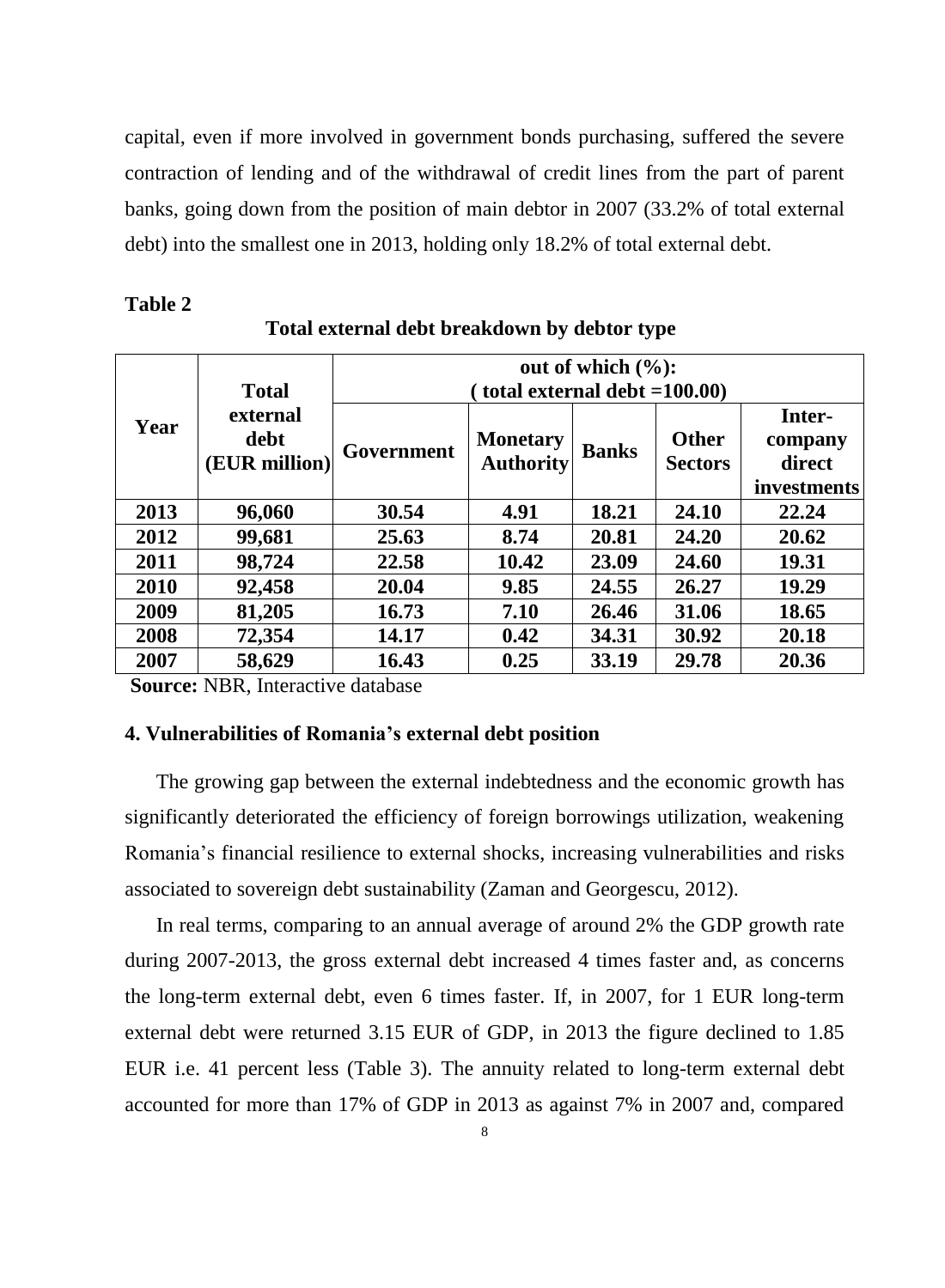to exports of goods and services, increased from 23% to 42% during this period. The deterioration of international financial position of Romania is also revealed by the ratio of long-term external debt service to FX reserves (excluding gold), which has increased from 33.6% in 2007 to 77.8% in 2013.

 **External debt vulnerability indicators\***

| <b>Indicators</b>       | 2007  | 2008  | 2009  | 2010  | 2011  | 2012  | 2013  |
|-------------------------|-------|-------|-------|-------|-------|-------|-------|
| <b>GDP/Gross ED</b>     | 2.07  | 1.93  | 1.43  | 1.35  | 1.33  | 1.32  | 1.48  |
| <b>GDP/LTED</b>         | 3.15  | 2.70  | 1.76  | 1.71  | 1.73  | 1.67  | 1.85  |
| <b>GDP/LTED public</b>  | 11.90 | 13.00 | 6.08  | 4.62  | 4.20  | 3.90  | 4.15  |
| <b>GDP/LTED private</b> | 4.28  | 3.41  | 2.49  | 2.71  | 2.95  | 2.93  | 3.34  |
| <b>LTED</b> service     | 23.35 | 30.82 | 34.07 | 33.41 | 28.76 | 34.95 | 42.24 |
| $(\%$ in G&S exports)   |       |       |       |       |       |       |       |
| <b>LTED</b> service     | 7.01  | 9.38  | 10.61 | 11.82 | 11.49 | 14.19 | 17.79 |
| $(\%$ in GDP)           |       |       |       |       |       |       |       |
| <b>LTED</b> service     |       | 50.13 | 45.02 | 46.46 | 46.12 | 60.14 | 77.85 |
| $(%$ in FX)             | 33.59 |       |       |       |       |       |       |

#### **Table 3**

\***Note**: ED - External Debt; LTED - Long Term External Debt; G&S -Goods and Services; FX - Foreign Exchange Reserves (without gold)

**Source**: Own calculations based on National Bank of Romania and National Commission for Prognosis data

Despite the recent entry of external debt on a downward trend, the last report regarding the financial stability published by the National Bank of Romania (NBR, 2014) draws attention on the persistence of several vulnerabilities regarding both main components, public and private.

The increased presence of non-resident investors purchasing financial instruments issued by the Romanian government (in national currency and EUR) could make vulnerable the debt repayments to the changes in market sentiment and risk perception. Another vulnerability of the public external debt is generated by the reduced capability of the government to cover possible additional financing needs, given the persistence of the low level of budgetary revenues (compared to GDP).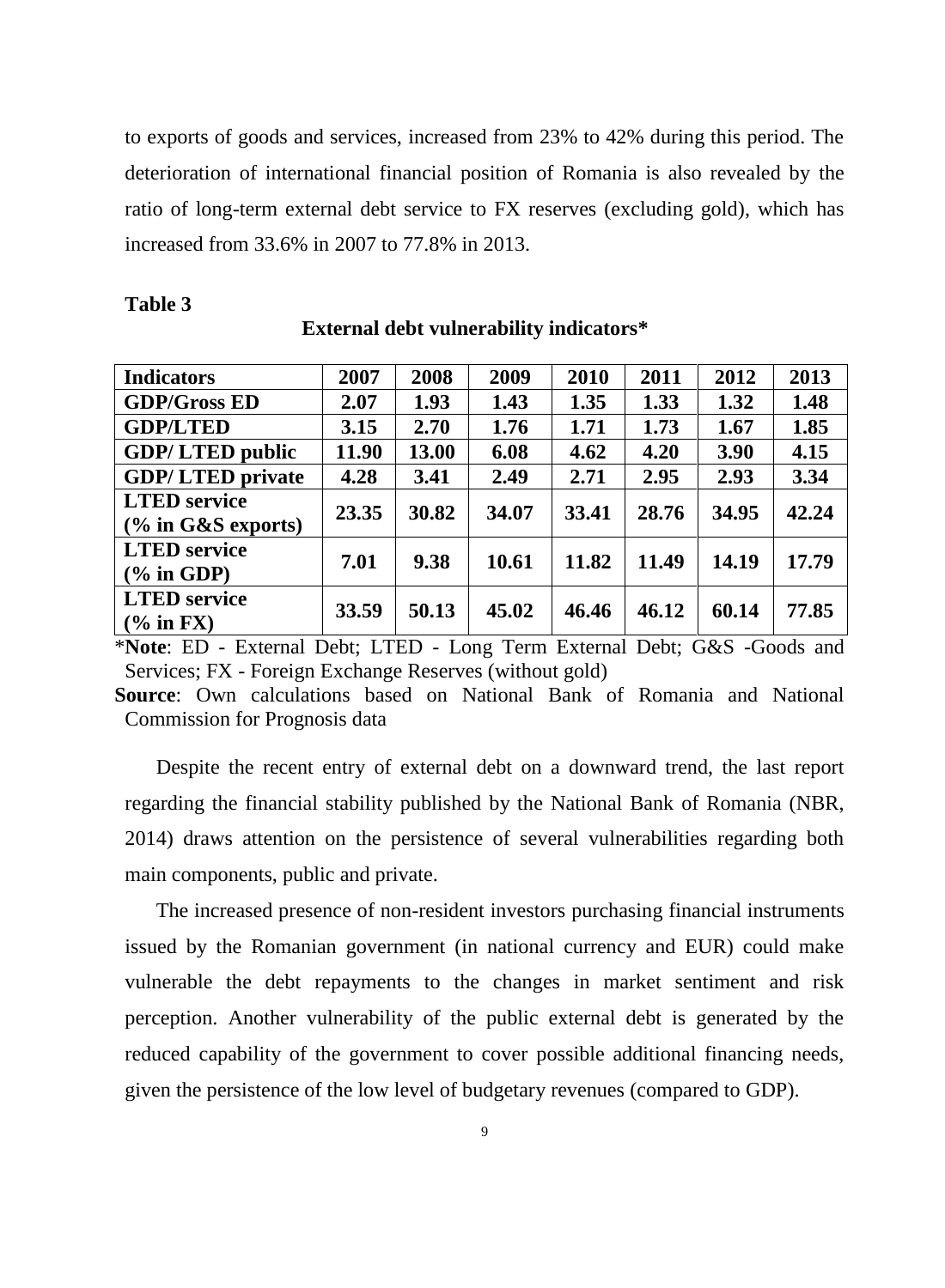The increased exposure of banks to the public sector carries a potential risk of eviction in the case of the credit demand recovery, including from the part of nonfinancial companies. The persistence of high dependence on external financing and the increased levels of debt service could expose the sovereign debt to currency exchange rate risk.

The private external debt remained concentrated in vulnerable sectors, companies in the real estate sector continuing to hold a significant proportion (almost one third) of external debt contracted by the non-financial sector. The deterioration of the ability of external indebted companies to cope with adverse economic developments could affect, mainly by the trade channel, the real sector and implicitly, the sources of foreign exchange earnings.

In fact, the major threat to the financial stability of Romania arises from the chronic vicious circle fuelled by the rollover of due debt repayments to the expense of investment expenditures, diminishing the potential development and slowing the GDP growth rate, which hinder the recovery of external debt sustainability.

# **5. The external debt during the first nine months of 2014 and perspectives in the medium term**

The balance of payments current account of Romania (see Table 4), compiled in accordance with the new IMF methodological standards (BPM6) recorded a deficit of EUR 558 million in January-September 2014 compared to EUR 412 million in the same period of 2013, mainly due to the deficit increase in the primary income balance (by EUR 744 million) and to the surplus decrease in the secondary income balance (by EUR 305 million).

According to NBR estimates, direct investments of non-residents in Romania reached a value of EUR 1,522 million in the first nine months of 2014, of which equity stakes (including reinvested earnings) amounted to EUR 1.34 billion and intragroup loans to EUR 171 million.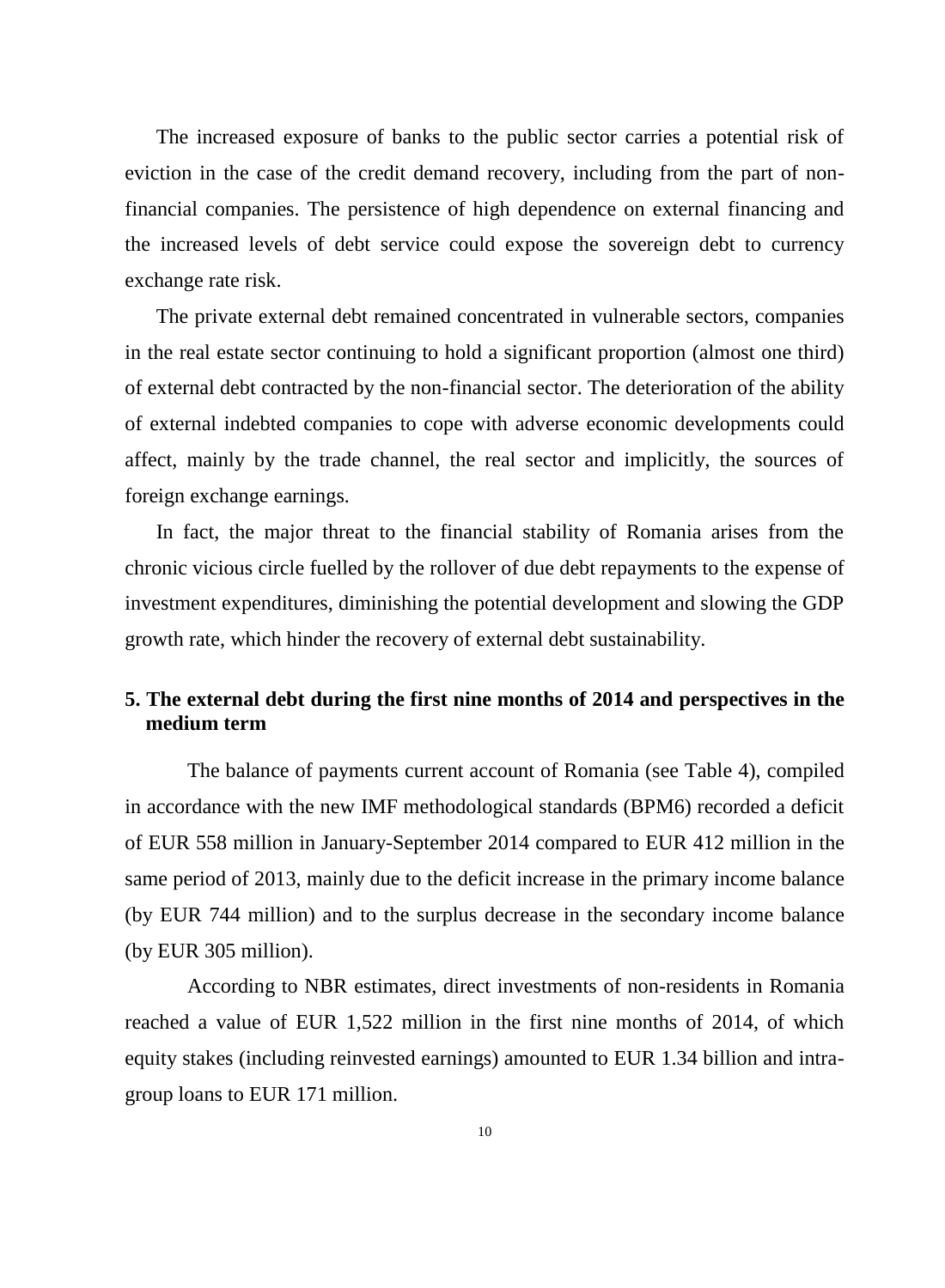Data from Table 4 show that, both in 2013 and 2014, the tourism - travel services and the primary income balance have adversely affected the current account situation. The trade balance deficit, which has become chronic, still burdens Romania's external balance of payments.

# **Table 4**

|                                                                      |               |                   |                       | - EUR million. -  |              |                |  |  |
|----------------------------------------------------------------------|---------------|-------------------|-----------------------|-------------------|--------------|----------------|--|--|
|                                                                      |               | Jan. - Sept. 2013 |                       | Jan. – Sept. 2014 |              |                |  |  |
|                                                                      | <b>CREDIT</b> | <b>DEBIT</b>      | <b>BALANCE CREDIT</b> |                   | <b>DEBIT</b> | <b>BALANCE</b> |  |  |
| <b>CURRENT</b><br>$ACCOUNT(A+B+C)$                                   | 47,884        | 48,296            | $-412$                | 51,349            | 51,907       | $-558$         |  |  |
| A. Goods and services                                                | 42,008        | 42,496            | $-448$                | 45,679            | 45,264       | 415            |  |  |
| a. Goods                                                             | 32,280        | 36,235            | $-3,955$              | 34,683            | 38,585       | $-3,902$       |  |  |
| <b>b.</b> Services                                                   | 9,728         | 6,261             | 3,467                 | 10,996            | 6,679        | 4,317          |  |  |
| - manufacturing<br>services on phisical<br>inputs owned by<br>others | 1,654         | <b>110</b>        | 1,544                 | 1,918             | 117          | 1,801          |  |  |
| - transport                                                          | 2,823         | 1,011             | 1,812                 | 3,205             | 1,154        | 2,051          |  |  |
| - tourism - travel                                                   | 852           | 1,082             | $-230$                | 998               | 1,251        | $-253$         |  |  |
| - other services                                                     | 4,399         | 4,058             | 341                   | 4,875             | 4,157        | 718            |  |  |
| <b>B.</b> Primary income                                             | 2,071         | 3,619             | $-1,548$              | 2,241             | 4,533        | $-2,292$       |  |  |
| C. Secondary income                                                  | 3,805         | 2,181             | 1,624                 | 3,429             | 2,110        | 1,319          |  |  |

**Balance of payments current account over the period 1.01–30.09.2014**

**Source**: NBR data

The long-term external debt amounted to EUR 77.4 billion on September 30, 2014 (80.7% of total external debt), down 1.9% compared to the end of 2013. The short-term external debt stood at EUR 18.5 billion i.e. 19.3% of total external debt, lower by 3.7% compared to the end of 2013 (see Table 5). The long-term external debt service ratio to exports of goods and services was 35.9% in the period January-September 2014 compared to 42.9% in 2013. The coverage of international reserves stood at 6.8 months of imports of goods and services on 30 September 2014 against 7.3 months at end of 2013.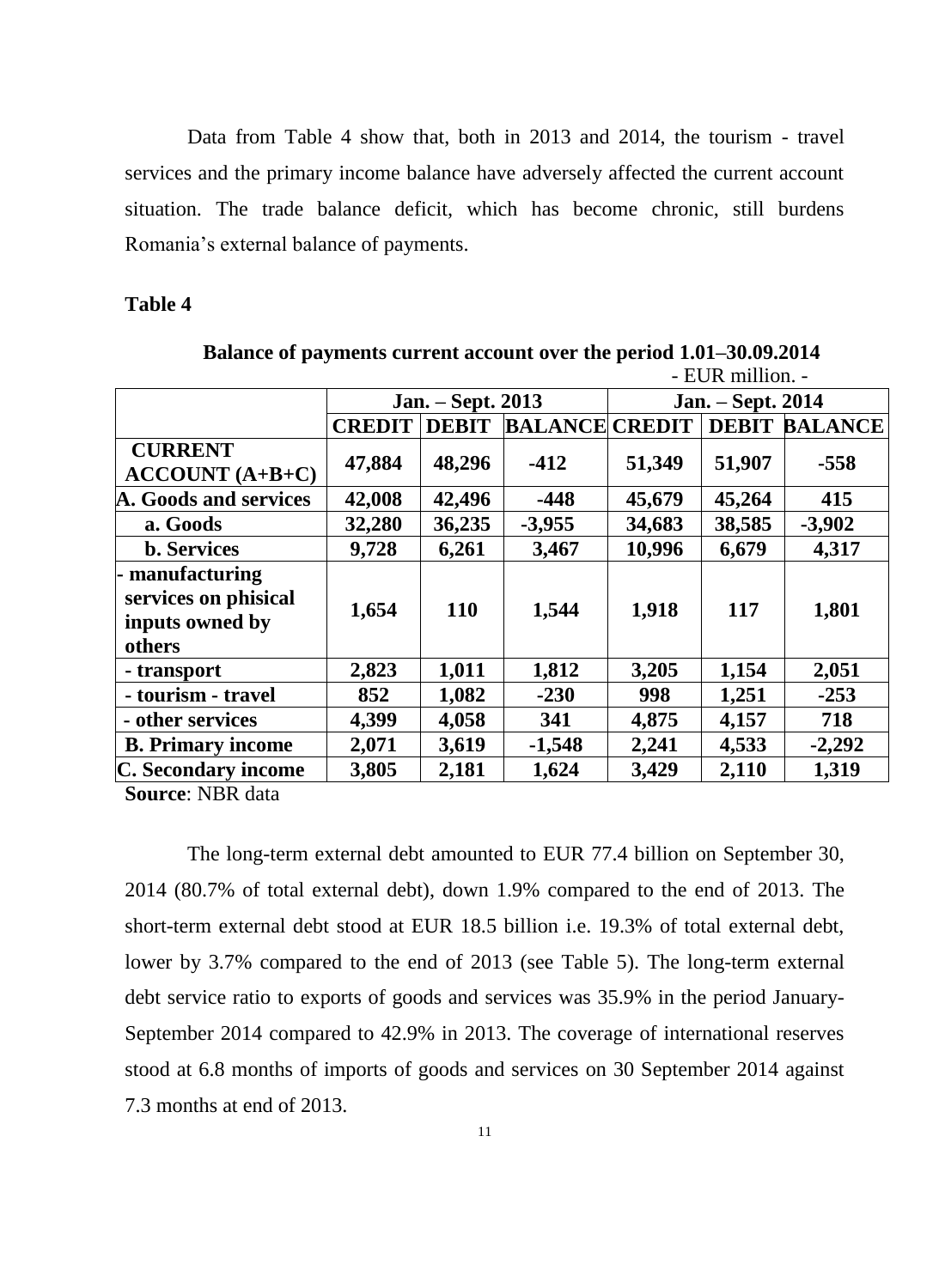As regards developments of the long-term external debt over the considered period, a modest reduction has been observed, as in the case of short-term external debt. The external debt service through January to September 30, 2014 totalized EUR 37.7 billion, of which EUR 21.3 billion on short-term, an amount whose level in undoubtedly burdensome.

#### **Table 5**

|                                      |                      |           | - EUR million -      |
|--------------------------------------|----------------------|-----------|----------------------|
|                                      | <b>External debt</b> |           | <b>External debt</b> |
|                                      | End of               | End       | service              |
|                                      | 2013                 | Sept.2014 | Jan. - Sept. 2014    |
| I. Long-term external debt           | 78,860               | 77,397    | 16,399               |
| I.1. Public debt                     | 30,294               | 31,617    | 5,275                |
| I.1.1. Direct public debt, of which: | 29,069               | 30,493    | 5,146                |
| I.1.1.1. Loans from the IMF          | 1,121                | 320       | 844                  |
| I.1.2. Publicly guaranteed debt      | 1,225                | 1,124     | 129                  |
| I.2. Non-publicly guaranteed debt,   | 42,756               | 42,717    | 8,142                |
| of which:                            |                      |           |                      |
| I.2.1. Deposits of non-residents     | 6,453                | 6,067     | 1,660                |
| I.3. Debt of the monetary authority, | 5,810                | 3,063     | 2,982                |
| of which:                            |                      |           |                      |
| I.3.1. Loans from the IMF            | 4,708                | 1,904     | 2,982                |
| <b>I.3.2. Allocations of SDRs</b>    | 1,102                | 1,159     | $\mathbf 0$          |
| II. Short-term external debt         | 19,209               | 18,499    | 21,363               |
| Total external debt (I+II)           | 98,069               | 95,896    | 37,762               |

**Romania's external debt over the period 1.01 – 30.09.2014** 

**Source**: NBR data

 But the most worrying is that both, reimbursements of external debt and its service have not preoccupied the policy makers as concerns ensuring sustainable funding sources. We believe that the appeal to new borrowings cannot be a convenient option because it would mean a further increase in external debt burden passed on to future generations. In addition, it would constitute a mitigating factor Romania's investment capacity in the future.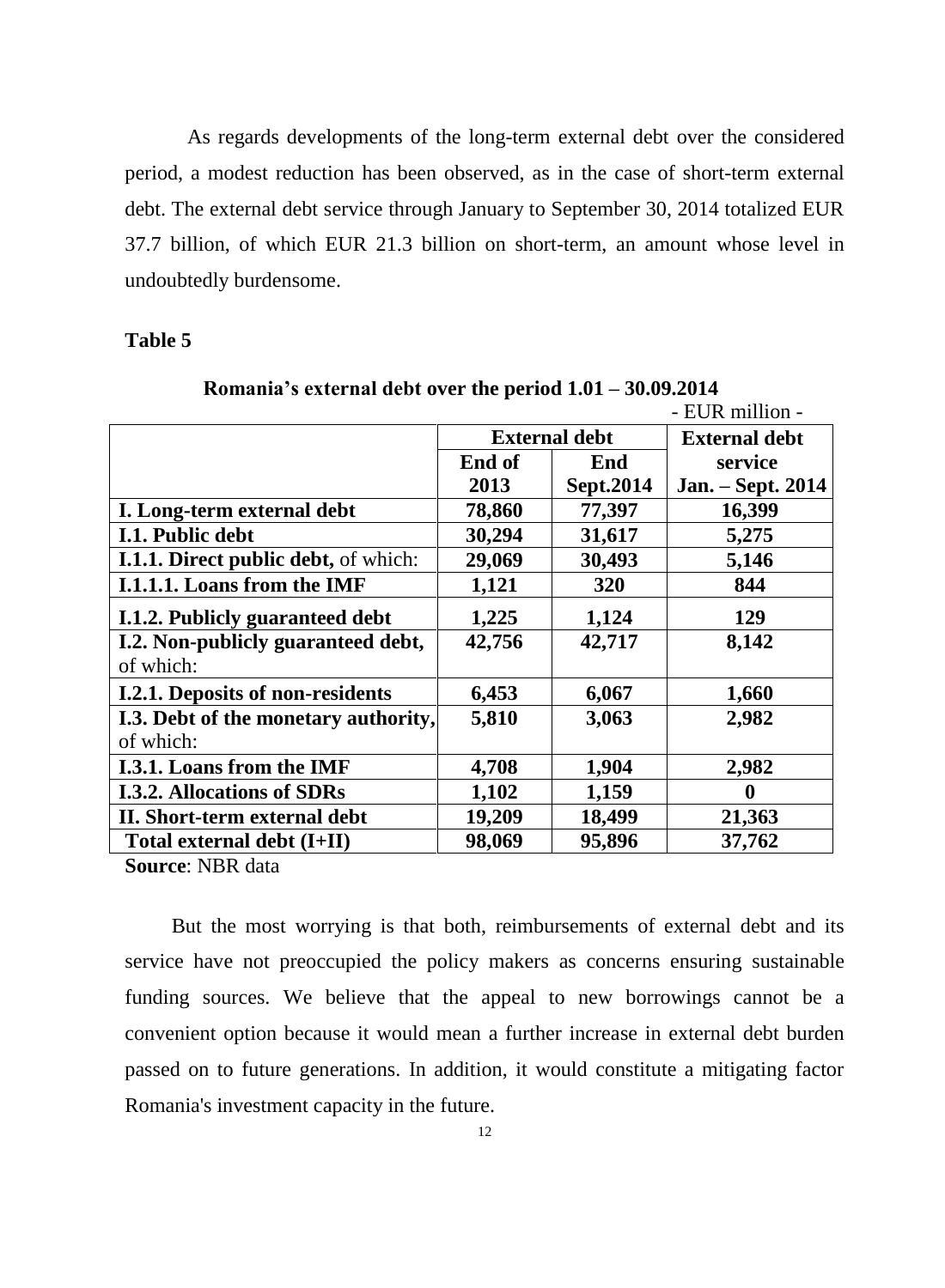Therefore, a serious analysis of sustainable sources for external debt repayments in the short, medium and long term have become of vital importance. Basically, talking about sustainability, in the end, it will depend on the economic and social efficiency of borrowed money.

Regarding the external debt service, the short-term debt service accounting for 56.5% of the total debt service represents a particularly sensitive challenge that the Romanian economy will have to face. No less reassuring is the fact that the long-term external debt service accounts for 43.5% in the total debt service.

For the next period, during 2015-2017, according to the Convergence Programme of the Romanian Government, one of the priorities is to strengthen the public finances quality and, in this context, to increase the share of budget deficit financing from domestic sources (government bonds), reducing the public debt exposure to currency risk. In accordance with the provisions of the EU fiscal compact agreement (Directive 85/2011 and the Treaty on Stability, Coordination and Governance in the Economic and Monetary Union) new numerical fiscal rules on public debt and prudential intermediate thresholds, including automatic action if exceeded, have been introduced, as follows:

a) if the debt-to-GDP ratio stands in the range of 45% to 50%, the Ministry of Public Finances will submit to the Government a report on the debt increases reasons, formulating proposals for maintaining this indicator to a sustainable level;

b) if the debt-to-GDP ratio stands in the range of 50% to 55% a program to reduce this ratio enters into force, freezing the public sector wages being the first measure undertaken;

c) if the debt-to-GDP ratio stands in the range of 55%-60%, in addition to the measures in paragraph b), measures to determine the freezing of total expenditures on social assistance in the public system are initiated.

In our opinion, this vision regarding the treatment and management of public debt sustainability is mistaken in at least two ways: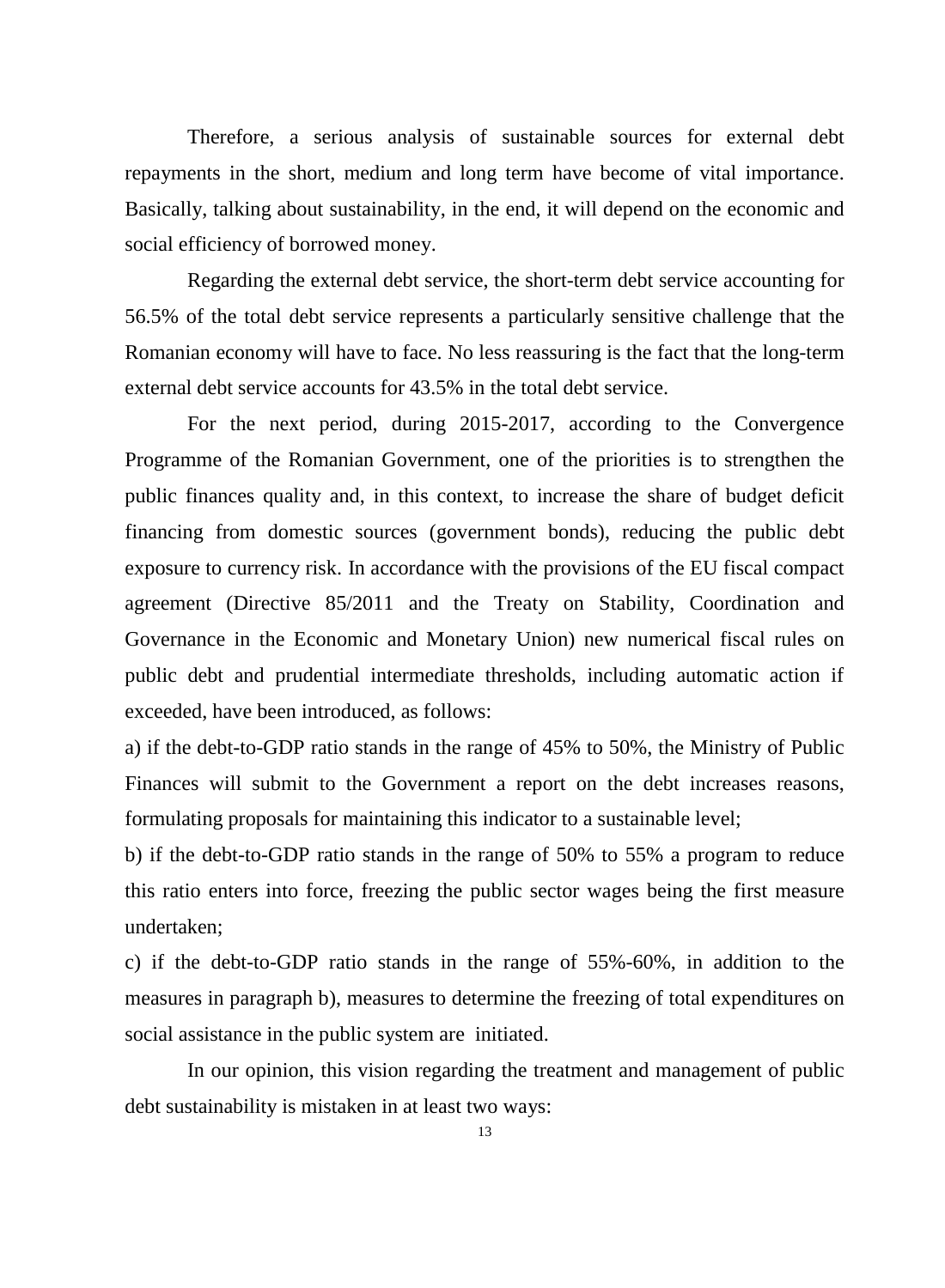- on the one hand, it is unilateral, only referring to measures affecting budgetary expenditures side, socially high sensitive (freezing wages and social assistance), not considering measures to increase budget revenues;

- on the other hand, it assumes the impossibility of predicting and preventing the increase of debt-to-GDP ratio, given that, the current level of public debt (42.5% of GDP at the end of 2013, including state guarantees, according to national methodology) stands already at an unsustainable level, which requires the refinancing of its annual service.

Therefore, in order to ensure the public debt sustainability it would be of highest urgency and importance to concede a maximum threshold of 40% for debt-to-GDP ratio and, starting with 2015, to enforce a compulsory report with a statement of reasons for any increase in debt, under total transparency circumstances, including proposals to maintain this indicator below this threshold.

Moreover, from the data presented in the Convergence Program, follows that the Romanian Government foresees a gradual decline in the debt-to-GDP ratio in the period 2014-2017 from 39.9% to 38.5% with a GDP growth rate between 2.5% and 3.3% over the period (Table 6). This optimistic trend is contradicted by the recent forecast of the European Commission, which, in addition to more moderate growth rates of GDP, predicts an increase in the debt-to-GDP ratio from 39.4% in 2014 to 41.1% in 2016 (according to the EU methodology, not including state guarantees).

# **Table 6**

|                                | <b>EU</b> Forecast |      |      | Convergence program |            |      |      |
|--------------------------------|--------------------|------|------|---------------------|------------|------|------|
|                                | 2014               | 2015 | 2016 | 2014                | 2015       | 2016 | 2017 |
| GDP growth $(\%)$              | 2.0                | 2.4  | 2.8  | 2.5                 | <b>2.6</b> | 3.0  | 3.3  |
| <b>Public debt*</b> (% in GDP) | 39.4               | 40.4 | 41.1 | 39.9                | 39.6       | 39.1 | 38.5 |

**Medium-term perspectives for economic growth and public debt** 

\* According to EU methodology (excluding state guarantees) **Source:** *European Economic Forecast Autumn 2014*, European Economy 7, E.C., p. 103; *Convergence Program 2014-2017*, Romanian Government, April 2014, p. 62.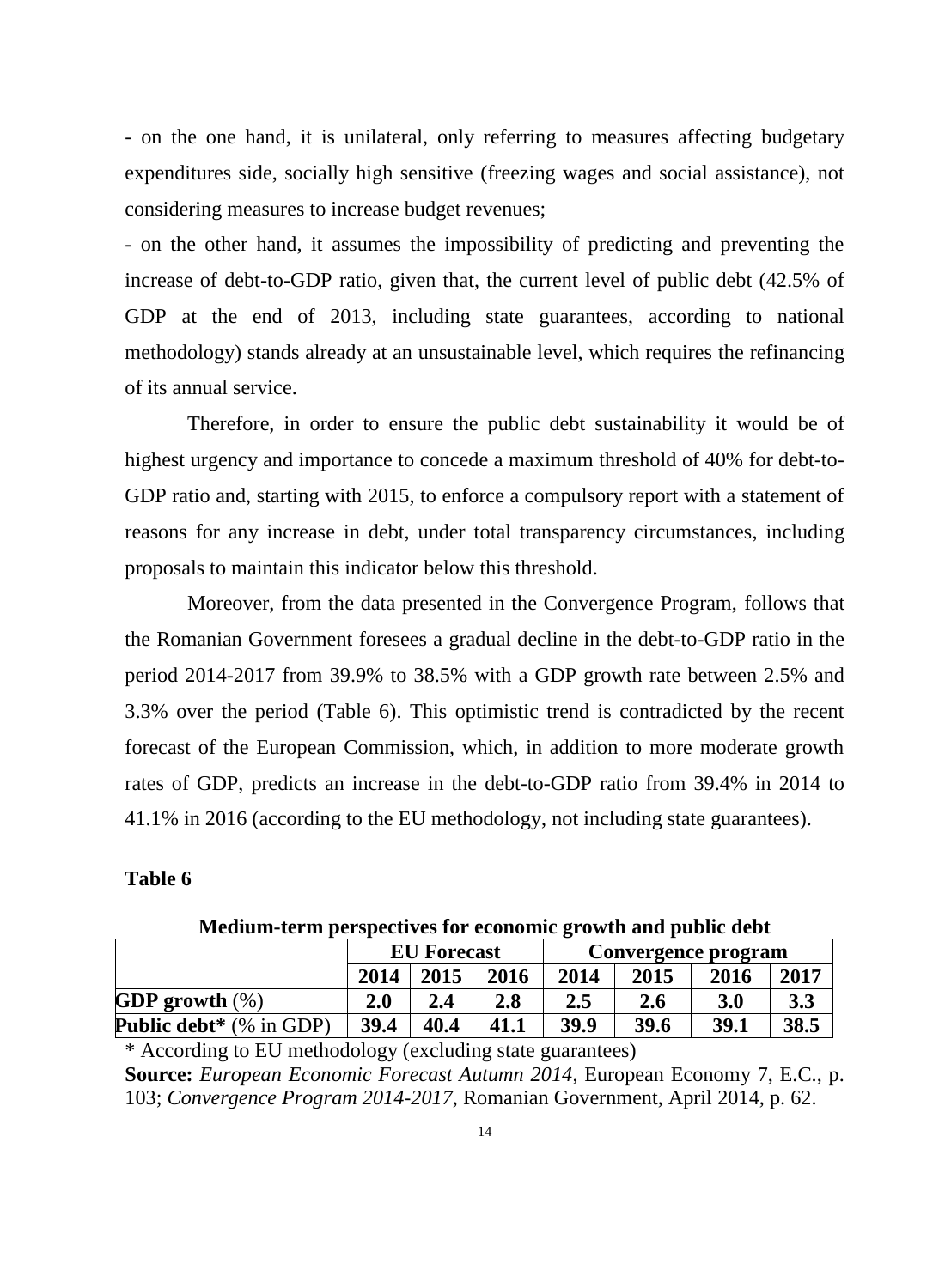### **6. Concluding remarks**

The study has found increasing levels of Romania's external indebtedness, more pronounced regarding the long-term debt, almost doubled over the period 2007-2013. The calculation of debt vulnerability indicators for Romania, in line with the existing international metric, has revealed that many of them are already at critical levels as concerns the external indebtedness and the debt service.

It became obvious that recovering the external debt sustainability requires a coherent strategy in this area, based on an approach decoupled from political and electoral circumstances, often marked by short-term interests of governments that show insufficient or totally lack of interest related to the effects of foreign borrowings in the long-term, contrary to the principle of intergenerational equity.

Challenged by high levels of the external debt service, persistence of economic vulnerabilities, lack of export diversification, low absorption of European structural funds that could cover partially the external financing needs, high exposure to interest rates variations on international capital markets, Romania could face serious difficulties in complying with due external debt obligations, both for public and private sectors.

In order to increase Romania's debt sustainability on short, medium and longterm, a set of factors can be activated for ensuring the debt repayment sources, aimed at reducing the trade balance deficit, mainly by supporting exports' increase and diversification, increasing the impact of foreign direct investments and of the related reinvested profits, improving the structure of the banking sector by a larger market share of banks with Romanian majority capital, reducing interest rates for financing investments, increasing employment in sectors which generate high value added in the context of promoting new industrial policies.

The analysis of vulnerabilities and risks that threaten the sustainability of Romania's external debt on short, medium and long-term highlighted the importance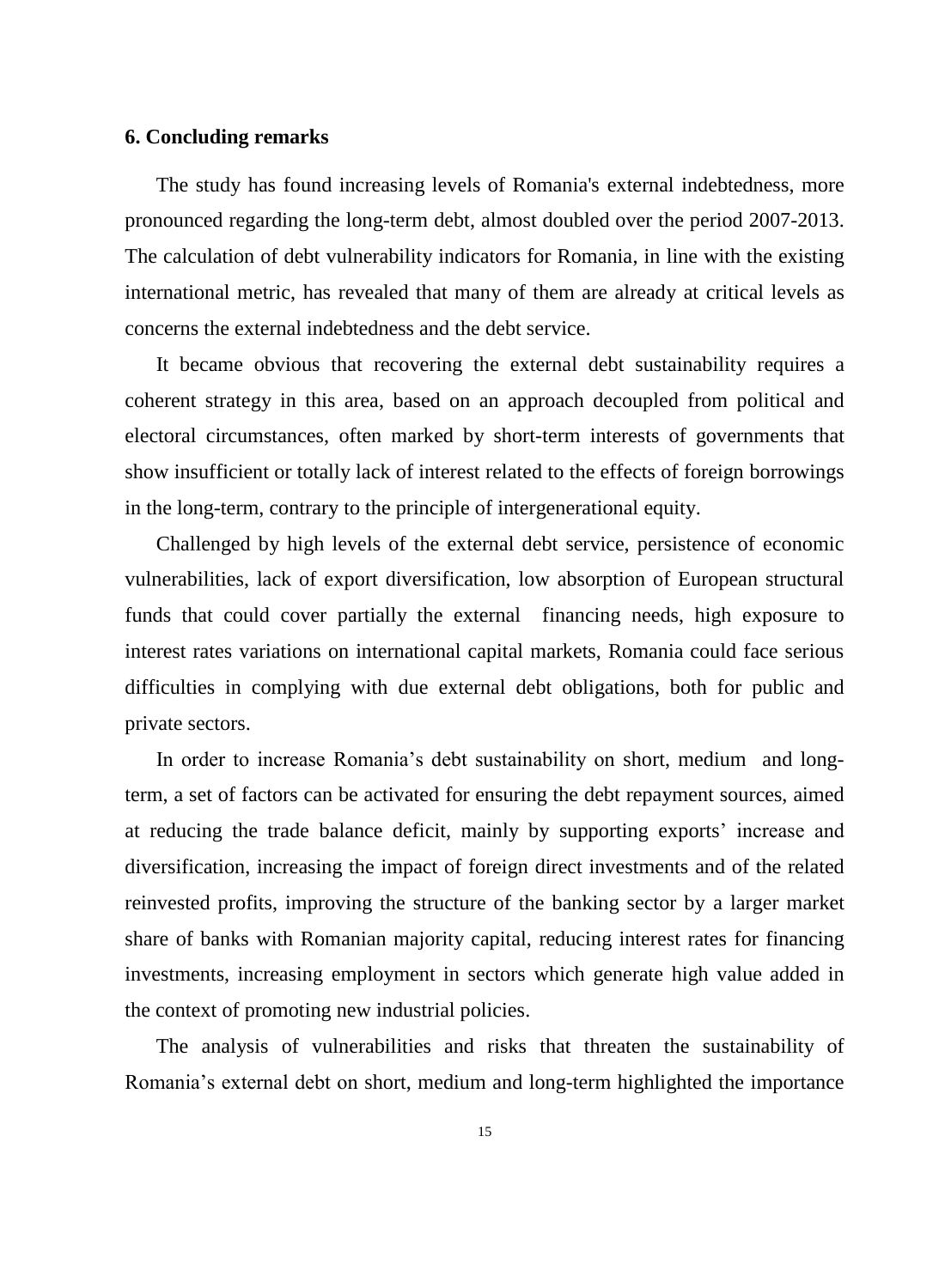of debt thresholds setting up specific to our country and of limiting the public borrowings through annual ceilings approved by the Parliament.

Looking at the future, despite the decline in the external indebtedness expected for the next years in Romania under the agreements with IMF and EU, unpredictable events and the persistence of the global crisis impact may hinder the macroeconomic sustainable recovery, threatening the financial stability of the country. The predictability of the fiscal regime and the business environment are still under the threat of hangover effects, being expected higher taxes in the attempt to increase the budgetary revenues, including for complying with debt repayments obligations.

The return into recession of some advanced EU countries in 2014 is supposed to have an adverse impact also on the Romanian economy and implicitly on its external debt sustainability.

Future research should focus on other external debt determinants (remittances, taxation, quality of policies and of public administration, public investments etc.) and on deepening the analysis in terms of more accurate assessment of foreign borrowings effectiveness according to positive and negative externalities they generate, the possibilities and opportunities of optimal ratio between internal and external debt, public and private, as well as Romania's repayment capacity on different time horizons.

### **REFERENCIES**

1. Albu L. L. (2008), *A simulation model of public debt sustainability*, MPRA Working Paper No. 11713, Munich.

2. Austin, A. (2008) *The Debt Limit: History and Recent Increases*, CRS Report for US Congress, RL31967, Washington, April 29.

3. Belhocine, N., Dell'Erba, S. (2013). *The Impact of Debt Sustainability and the Level of Debt on Emerging Markets Spreads*, IMF Working Paper WP/13/93, May.

4. Cecchetti, S., G., Mohanty, M., S., Zampolli F. (2011). *The real effects of debt*, Symposium *Achieving Maximum Long-Run Growth*, Jackson Hole, 25–27 August, BIS Working Papers, No. 352, September.